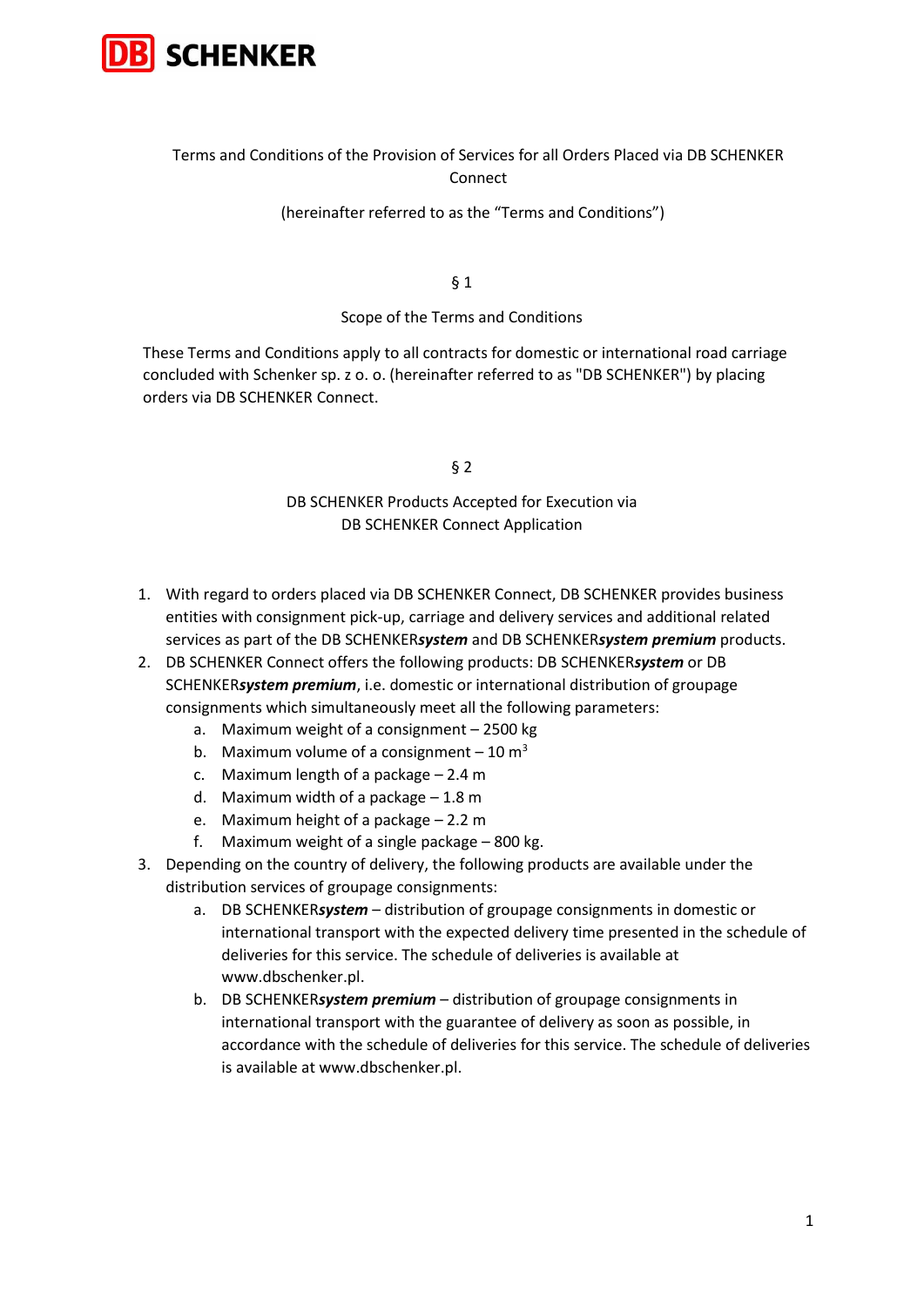

- 4. DB SCHENKER*system* and DB SCHENKER*system premium* consignments weighing over 30 kg should be adapted to mechanical reloading. This means that the medium on which a consignment (e.g. palette) is loaded or collective package (box, basket, container) is packed has, according to DB SCHENKER, a structure designed for safe and non-damage causing reloading via mechanical reloading means (including forklifts), by one person.
- 5. A consignment must be marked with a label generated by DB SCHENKER Connect. For domestic consignments waybill delivered by DB SCHENKER should be attached.
- 6. For orders placed via DB SCHENKER Connect, the following additional services and options described in detail in the Terms and Conditions of the Provision of Services by Schenker sp. z o.o. for international road forwarding are available at www.dbschenker.pl.

| Option/Service           | DB SCHENKERsystem<br>in international<br>transport | DB SCHENKERsystem<br>premium in<br>international |
|--------------------------|----------------------------------------------------|--------------------------------------------------|
|                          |                                                    | transport                                        |
| Fix day option (Delivery |                                                    |                                                  |
| on agreed date)          |                                                    |                                                  |
| Fix day to be agreed     |                                                    |                                                  |
| option (Delivery on a    |                                                    |                                                  |
| date agreed with the     |                                                    |                                                  |
| consignee)               |                                                    |                                                  |
| Fix day 10 option        |                                                    |                                                  |
| (Delivery on agreed      |                                                    |                                                  |
| data till 10 a.m.)       |                                                    |                                                  |
| Fix day 13 option        |                                                    |                                                  |
| (Delivery on agreed      |                                                    |                                                  |
| data till 1 p.m.)        |                                                    |                                                  |
| Pre notice option (the   |                                                    |                                                  |
| consignee is advised in  |                                                    |                                                  |
| advance)                 |                                                    |                                                  |
| Premium10 service        |                                                    | ✓                                                |
| (Delivery until 10 a.m.) |                                                    |                                                  |
| Premium13 service        |                                                    |                                                  |
| (Delivery until 1 p.m.)  |                                                    |                                                  |

Additional options and services listed above are not available for domestic transport.

§ 3

Restrictions in the Transport of Consignments

- 1. The provision of services for orders placed via DB SCHENKER Connect is subject to all restrictions for the transport of consignments contained in, respectively:
	- a. for domestic transport services: Terms and Conditions of the Provision of Domestic Services by Schenker sp. z o.o. with its registered office in Warsaw (website: https://www.dbschenker.com/pl-pl/produkty/dokumenty-dla-klientow/dokumentylądowe-krajowe)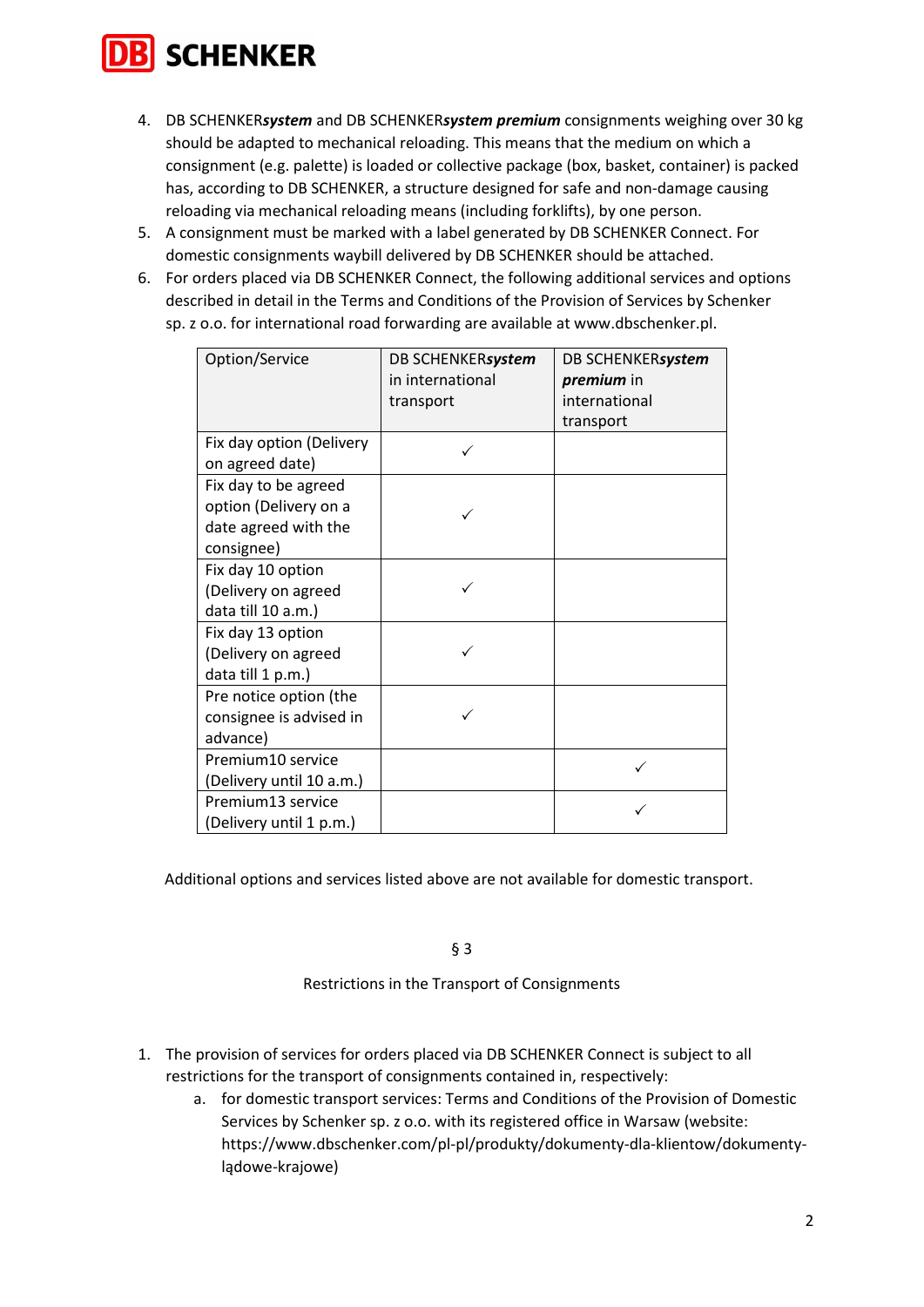

- b. for international transport services: Terms and Conditions of the Provision of International Road Forwarding Services by Schenker sp. z o.o. (website: https://www.dbschenker.com/pl-pl/produkty/dokumenty-dla-klientow/dokumentylądowe-międzynarodowe).
- 2. If DB SCHENKER undertakes to transport consignments referred to in the Act of 9 March 2017 on the road and rail transport monitoring system, including secondary legislation or in a legal instrument superseding the above mentioned legal instruments (hereinafter referred to as the Act), the Orderer undertakes to comply with the provisions of the Act and "The Rules of Handling Consignments Subject to the Act on the Road and Rail Transport Monitoring System" available at DB SCHENKER's website www.dbschenker.pl, which constitute an integral part of these Terms and Conditions. The carriage of goods subject to the Act and covered by a request to present means of transport for the purpose of inspection specified in Article 12a(1) of the Act, in road transportation is conducted by a dedicated mean of transport carrying solely this consignment from the collection place to the delivery place. The Orderer is obliged to cover all the expenses incurred by DB SCHENKER that are caused by the request specified in Article 12a(1) of the Act.
- 3. In addition, for orders placed via DB SCHENKER Connect, the following transport services are not provided:
	- a. consignments containing hazardous materials (ADR);
	- b. strategic goods as defined in the Act of 29 November 2000 on foreign trade in goods, technologies and services of strategic importance for national security, as well as for the maintenance of international peace and security (consolidated text: Journal of Laws of 2013, item 194, as amended).

§ 4

#### Accepting Orders

1. Orders should be placed at the latest until 4 p.m. on the day preceding the collection of the consignment.

In the case of placing an order after 4 p.m. on a given day it is assumed that the order has been placed on the next working day.

- 2. After the order has been placed, the Order receives a confirmation to an email address which the Orderer provided via DB SCHENKER Connect that DB SCHENKER has received the order where such confirmation is not a confirmation of concluding a carriage contract.
- 3. DB SCHENKER may refuse to accept an order without giving any reason. In such case the Contractor will be informed of this fact to the email address provided via DB SCHENKER Connect within 4 working hours from the time of its receipt.
- 4. If DB SCHENKER does not raise objections regarding the content of the order to the Orderer's email address given via DB SCHENKER Connect within 4 working hours after its receipt, it means that the order has been accepted for execution under the conditions laid down in these Terms and Conditions and the content of the order.
- 5. The term working hours means the time period between 8 a.m. and 4 p.m. on working days except Saturdays. This means that if an order is placed after 12.00 p.m. on a working day, the time for raising objections by DB SCHENKER expires accordingly on the next working day (the time between 4.00 p.m. and 8.00 a.m. on the next working day is not included).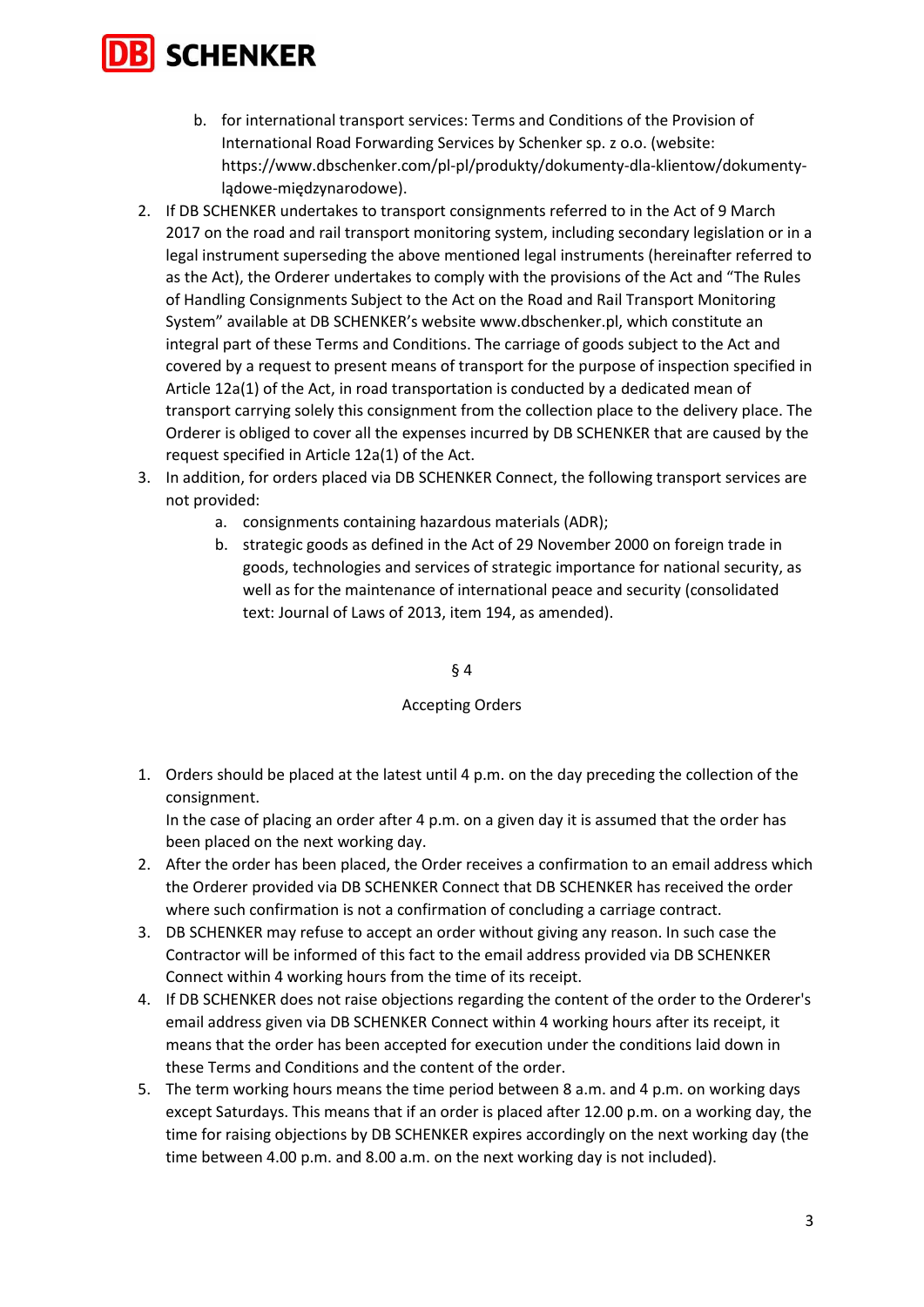

# Establishing Prices for Services

- 1. The price for services provided by DB SCHENKER which is specified in DB SCHENKER Connect applies only to a transport for a specific service and contains all the components of DB SCHENKER's remuneration with the exception of amounts for additional services in accordance with § 5 section 5.
- 2. The price specified in DB SCHENKER Connect is a price offered only at the time of placing an order.
- 3. DB SCHENKER reserves the right to refuse acceptance or return consignments in excess of the maximum parameters for a specific product to the consignor at the expense of the payer.
- 4. In the event of discrepancies in the parameters of the consignment between the Orderer's declaration made in the order and the actual state ascertained by DB SHCENKER in the parameter verification process, the Parties shall accept as binding the findings as to the actual state made by DB SCHENKER.
- 5. DB SCHENKER has the right to add to the invoice amounts arising from the provision of additional services. The additional amounts will be added in respect of:
	- a. Correction in the DB SCHENKER system, of understated parameters regarding a consignment such as: the weight, dimensions, number of logistic units and packaging method – a fee of PLN 50 per consignment + PLN 25 for each additional 25 kg of taxable weight in the shipment;
	- b. Handling of components in excess of the maximum parameters a fee of PLN 50 per logistic unit + PLN 25 for each additional 25 kg of taxable weight in the shipment, regardless of the amount due for the correction referred to in point (a) of this section;
	- c. Correction in the DB SCHENKER system, of inaccurate or incomplete data regarding a consignment in respect of the address and contact details of the consignee – a fee of PLN 15 per consignment;
	- d. Making another attempt of delivery through no fault of DB SCHENKER a fee of 30 % of the consignment transport price;
	- e. Additional waiting time of over 30 minutes for loading or unloading through no fault of DB SCHENKER – a fee of PLN 30 PLN per started 30 minutes of the waiting time;
	- f. Storing a consignment which was not collected or which could not be delivered to the Consignee – a fee per calendar day continuing from the second day – PLN 150 per consignment.
- 6. Additional amounts specified in § 5 section 5 are payable on the basis of an invoice within 14 days of submitting the invoice to the address given in DB SCHENKER Connect.
- 7. The rate included in DB SCHENKER Connect are provided in the Polish zloty (PLN).
- 8. VAT is added to the amounts referred to or included in these Terms and Conditions at a rate in accordance with the Act of 11 March 2004 (as amended) on tax on goods and services.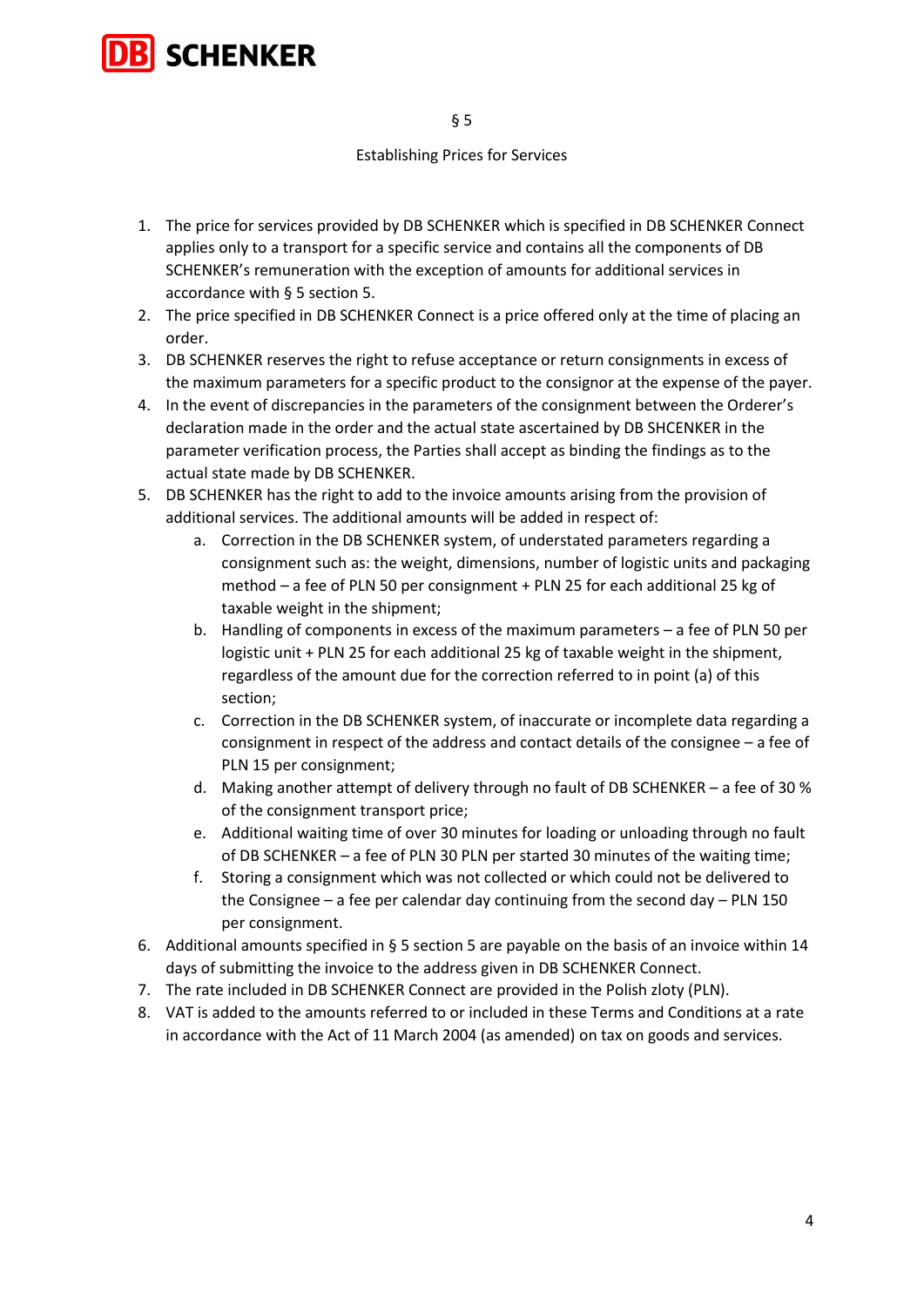

§ 6

# Methods of Payment and Due Dates

- 1. The payment for the service is in the form of prepayment using the methods that are available in DB SCHENKER Connect, subject to the provisions of § 5 section 6.
- 2. By submitting an order, the Orderer agrees to receive an electronic invoice in accordance with the applicable provisions of the law to the email address given by the Orderer in DB SCHENKER Connect.

# § 7

# Personal Data

- 1. Current information on the processing of personal data is provided at: https://www.dbschenker.com/pl-pl/produkty/dokumenty-dla-klientow/dokumentyspecjalne.
- 2. By placing and accepting an order the parties enter into a contract for entrusting the processing of personal data for the period corresponding to the period of order execution under the conditions laid down in the rules for entrusting the processing of personal data at www.dbschenker.com/pl, in the section Documents for Clients – Special Documents.
- 3. Information clause

Pursuant to Article 13(1) and Article 13(2) of the Regulation of the European Parliament and of the Council (EU) 2016/679 of 27 April 2016 on the protection of individuals with regard to the processing of personal data and on the free movement of such data and repealing Directive 95/46/EC (General Data Protection Regulation) please note that:

- 1. Schenker sp. z o.o. with its registered office at ul. Żwirki i Wigury 18, 02-092 Warsaw is the controller of your data.
- 2. The compliance with the data protection rules in Schenker sp. z o.o. is supervised by a designated Data Protection Officer who can be contacted at the email address: IOD@dbschenker.com
- 3. Your personal data will be processed for the following purposes and on the following legal bases:

| <b>Purpose of data processing</b>                                                                         | Legal basis for data processing                                                                                                                        |
|-----------------------------------------------------------------------------------------------------------|--------------------------------------------------------------------------------------------------------------------------------------------------------|
| Conclusion and performance of a<br>cooperation contract/order concluded<br>between you and the Controller | 6(1)(b) of the<br>Article<br>GDPR<br>$\bullet$<br>(processing is necessary for the<br>performance of a contract to which<br>the data subject is party) |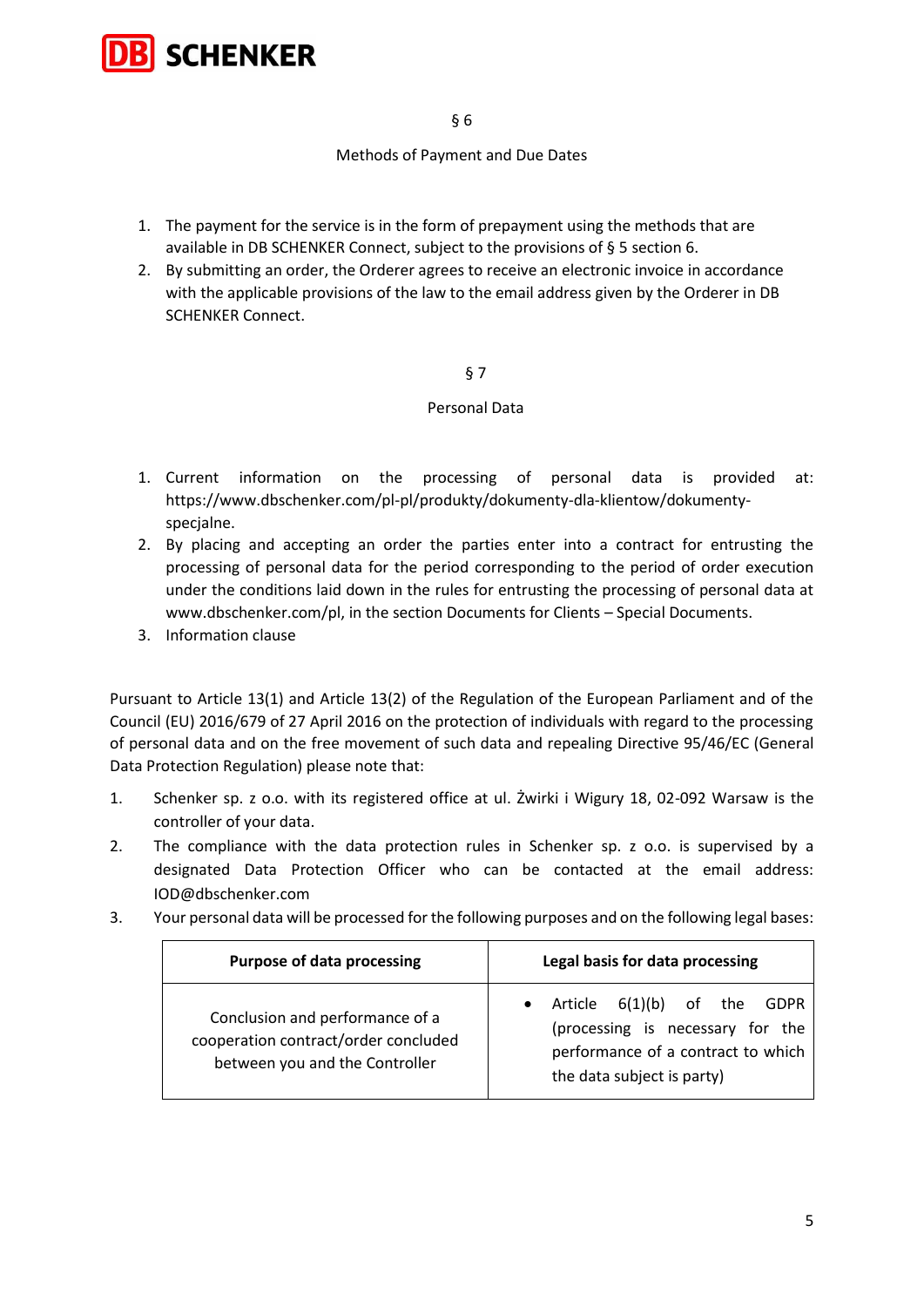

|                                                                                                       | Article $6(1)(b)$ of the<br><b>GDPR</b><br>(performance of the contract)                                                                                          |
|-------------------------------------------------------------------------------------------------------|-------------------------------------------------------------------------------------------------------------------------------------------------------------------|
| Management of complaints                                                                              | Article $6(1)(c)$ of the General Data<br>$\bullet$<br>Protection<br>Regulation<br>(legal<br>obligation)                                                           |
| Contacting you in order to survey the level<br>of satisfaction among the Clients of the<br>controller | Article $6(1)(f)$ of the General Data<br>Protection Regulation (legitimate<br>interest - building a positive image<br>of the company)                             |
| Vindicating claims and taking action in<br>connection with the process of recovery of<br>debts        | Article $6(1)(f)$ of the General Data<br>Protection Regulation (legitimate<br>interest - vindicating claims, taking<br>action related to recovery of debts)       |
| Direct marketing (sending commercial<br>information) including profiling                              | Article $6(1)(f)$ of the General Data<br>Protection Regulation (legitimate<br>interest - promoting goods and<br>services offered<br>by the<br>Data<br>Controller) |

- 4. Your personal data will only be available to companies involved in transport and loading services, postal services, customs agency, consignees, companies involved in destruction of documents and their media, companies involved in services of managing and storing documentation resources, companies providing legal and tax services and debt recovery services, as well as accounting companies.
- 5. Your personal data will not be communicated to third countries (i.e. non-member states of the European Economic Area) and/or international organisations.
- 6. The storing period of your personal data collected by Schenker sp. z o.o., is dependent on the purpose for which your data are collected in accordance with the following criteria:
	- a. period of performance of a cooperation contract/order in the case of data processing in order to conclude or perform a cooperation contract,
	- b. period necessary to resolve a complaint  $-$  in the case of data processing in order to manage complaints,
	- c. until a dispute is settled / arrangements are made with the parties, taking into account the relevant periods of claim limitation – in the case of data processing in order to vindicate claims and take action related to debt recovery,
	- d. until you object in the case of data processing in order to survey the level of satisfaction among Clients of the controller and for the purposes of direct marketing (sending business information),
	- e. After the periods referred to in points (a) (d) for the period in which the provisions of the law prescribe storing the data or for the period of limitation of any claims.
- 7. With regard to the processing of your personal data you have the following rights: